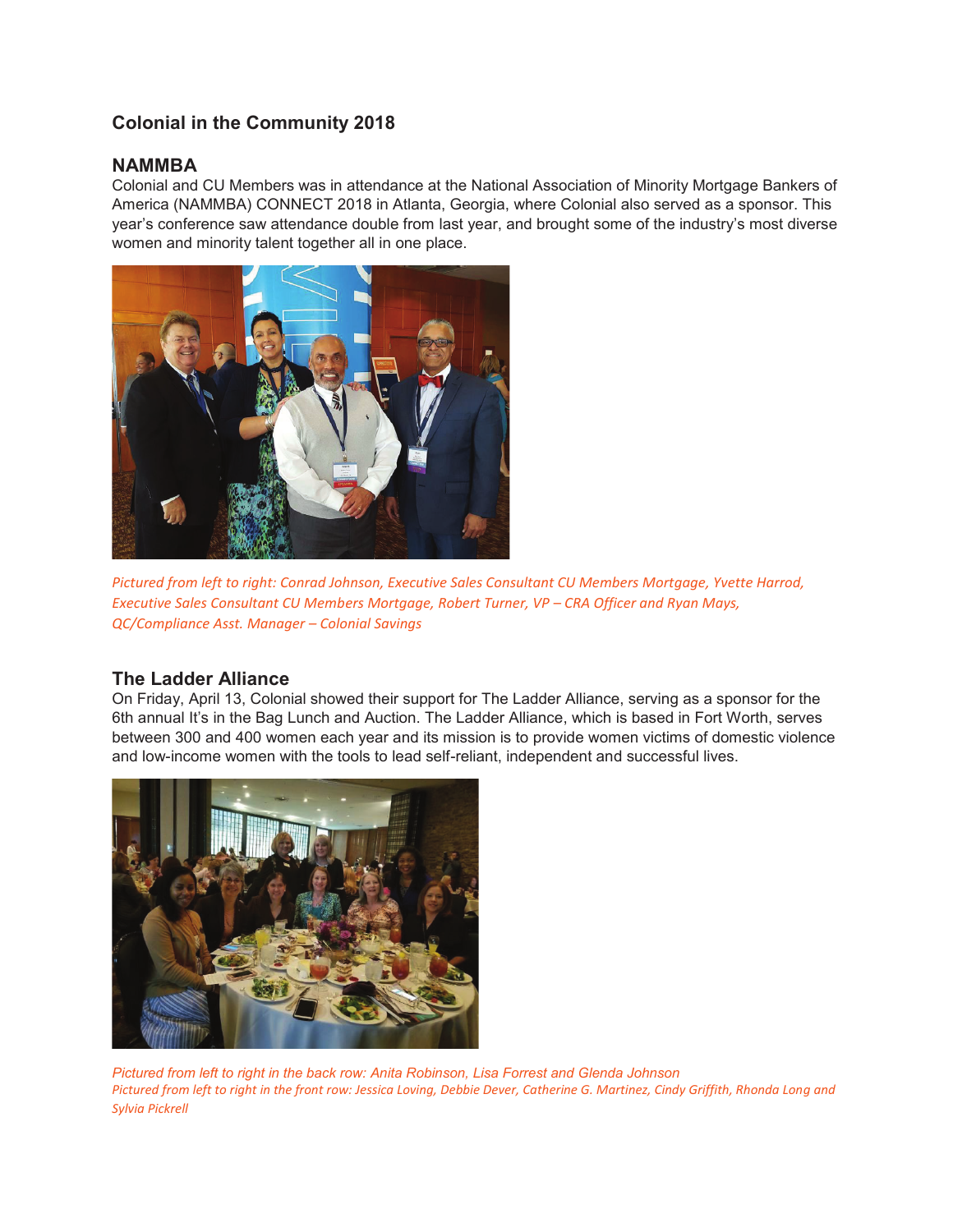### **Asian Real Estate Association of America – Austin Visits Washington, D.C.**

Allin Nguyen, Sr. Loan Officer - Austin, represented Colonial at the Asian Real Estate Association of America's (AREAA) 2018 National Policy Summit in Washington, D.C. where members took to The Hill to lobby for policies that will help increase sustainable Asian American and Pacific Islander (AAPI) homeownership.



*Pictured is Nguyen, (bottom, third from the left) with AREAA members from across the U.S.* 

## **Colonial President and MBA Chairman David Motley at OMBA's Annual Conference**

Colonial President and MBA Chairman David Motley served as a speaker at the Oklahoma Mortgage Bankers Association's (OMBA) Annual Conference. The Annual Conference brings together area mortgage and real estate professionals and expert speakers for networking opportunities, team building and education.

Motley was also awarded an authentic Native American headdress that he now displays proudly in his office.